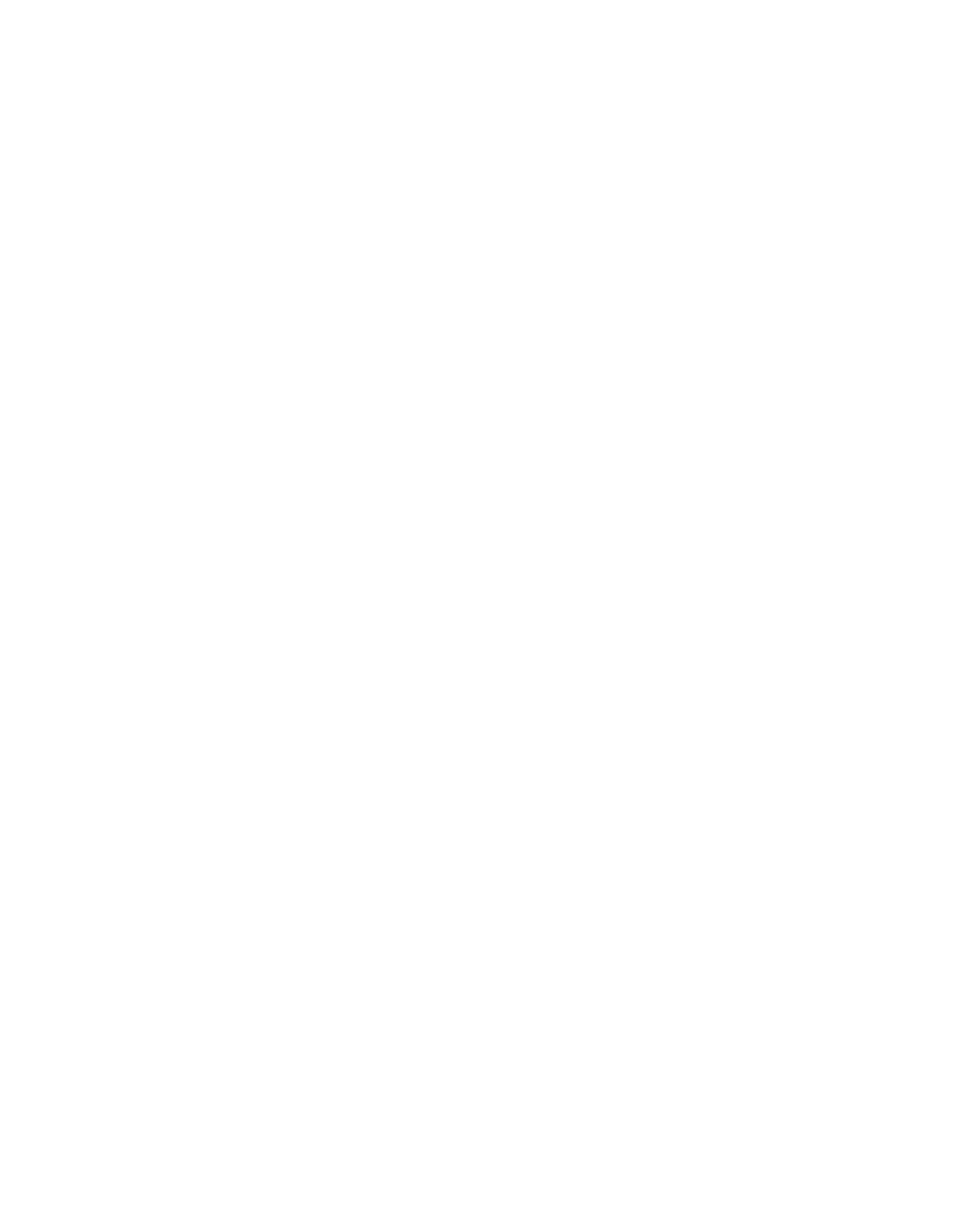Table of Contents

(Unaudited)

| $\overline{\phantom{0}}$ 8 |
|----------------------------|
|                            |
|                            |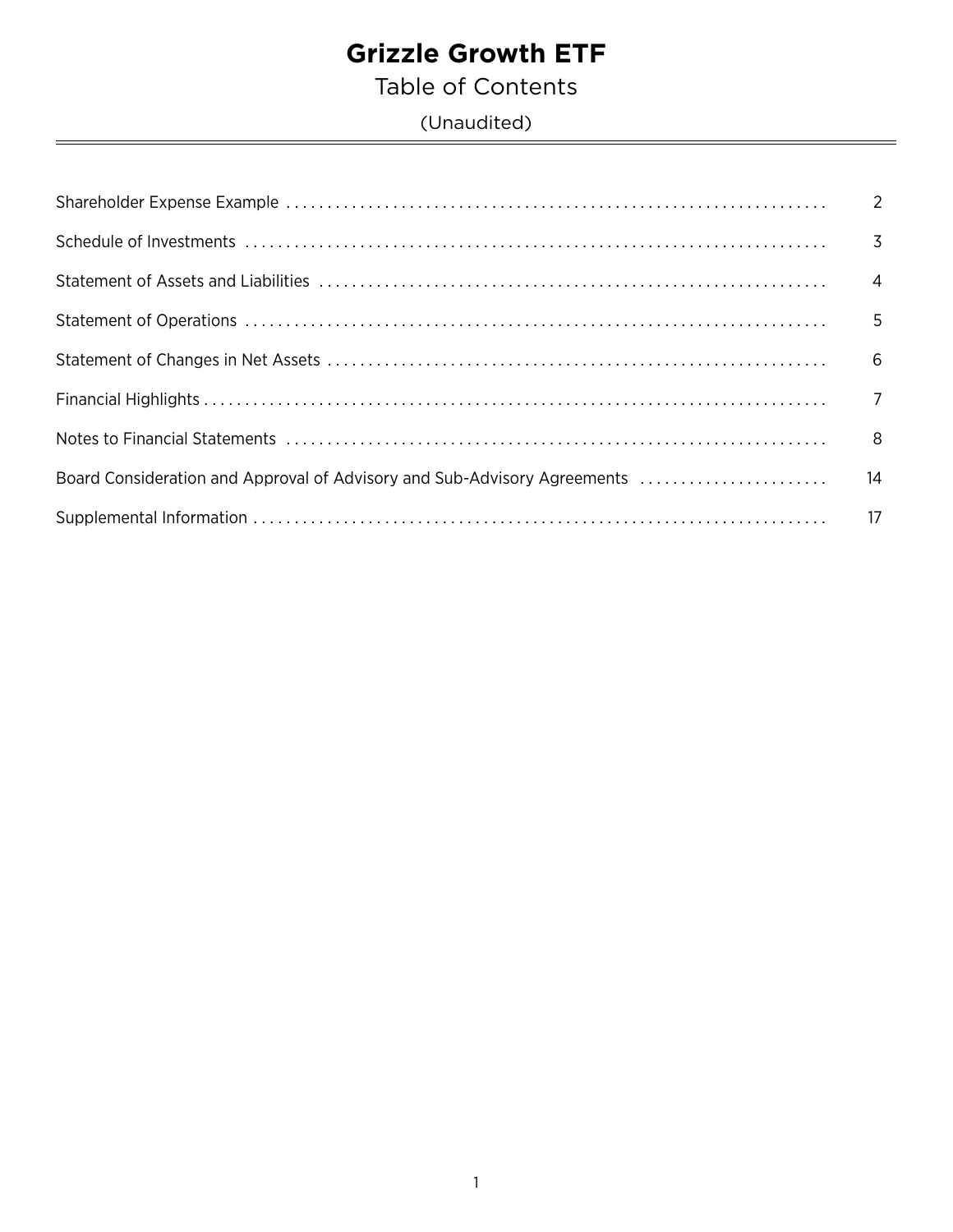# **Grizzle Growth ETF** Shareholder Expense Example

## <span id="page-3-0"></span>(Unaudited)

As a shareholder of the Fund you incur two types of costs: (1) transaction costs for purchasing and selling shares; and (2) ongoing costs, including management fees and other fund expenses. The following example is intended to help you understand your ongoing costs (in dollars and cents) of investing in the Fund and to compare these costs with the ongoing costs of investing in other funds. The examples are based on an investment of \$1,000 invested at the beginning of the period and held throughout the entire period (August 1, 2021 to January 31, 2022), except as noted in footnotes below.

#### **ACTUAL EXPENSES**

The first line under the Fund in the table below provides information about actual account values and actual expenses. You may use the information in this line, together with the amount you invested, to estimate the expenses that you paid over the period. Simply divide your account value by \$1,000 (for example, an \$8,600 account value divided by \$1,000 = 8.6), then multiply the result by the number in the first line for your Fund under the heading entitled "Expenses Paid During Period" to estimate the expenses you paid on your account during this period.

#### **HYPOTHETICAL EXAMPLE FOR COMPARISON PURPOSES**

The second line in the table provides information about hypothetical account values and hypothetical expenses based on the Fund's actual expense ratio and an assumed rate of return of 5% per year before expenses, which is not the Fund's actual return. The hypothetical account values and expenses may not be used to estimate the actual ending account balance or expenses you paid for the period. You may use this information to compare the ongoing costs of investing in the Fund and other funds. To do so, compare this 5% hypothetical example with the 5% hypothetical examples that appear in the shareholder reports of the other funds. Please note that the expenses shown in the table are meant to highlight your ongoing costs only and do not reflect any transactional costs, such as brokerage commissions paid on purchases and sales of Fund shares. Therefore, the second line in the table is useful in comparing ongoing Fund costs only and will not help you determine the relative total costs of owning different funds. In addition, if these transactional costs were included, your costs would have been higher.

|                                                        | <b>Hypothetical</b><br>8/1/21 |     | Beginning<br><b>Account Value Account Value Account Value</b><br>$12/15/21^{\circ}$ |          | <b>Endina</b><br>1/31/22 |          | Annualized<br><b>Expense</b><br><b>Ratios</b> | <b>Expenses</b><br><b>Paid During</b><br>the Period |              |
|--------------------------------------------------------|-------------------------------|-----|-------------------------------------------------------------------------------------|----------|--------------------------|----------|-----------------------------------------------|-----------------------------------------------------|--------------|
| <b>Grizzle Growth ETF</b>                              |                               |     |                                                                                     |          |                          |          |                                               |                                                     |              |
| Actual                                                 |                               | N/A | S.                                                                                  | 1.000.00 | S.                       | 944.10   | 0.75%                                         |                                                     | $0.96^{(1)}$ |
| Hypothetical (5% return before expenses) . \$ 1,000.00 |                               |     |                                                                                     | N/A      |                          | 1.021.42 | 0.75%                                         |                                                     | $3.82^{(2)}$ |

*( ^) Fund commenced operations on December 15, 2021.*

 $<sup>0</sup>$  Actual expenses are calculated using the Fund's annualized expense ratio multiplied by the average account value during the period,</sup> *multiplied by the number of days since inception, 48 days, and divided by the number of days in the most recent twelve-month period, 365 days.*

*(2) Hypothetical expenses are calculated using the Fund's annualized expense ratio multiplied by the average account value during the period, multiplied by the number of days in the most recent six-month period, 184 days, and divided by the number of days in the most recent twelve-month period, 365 days.*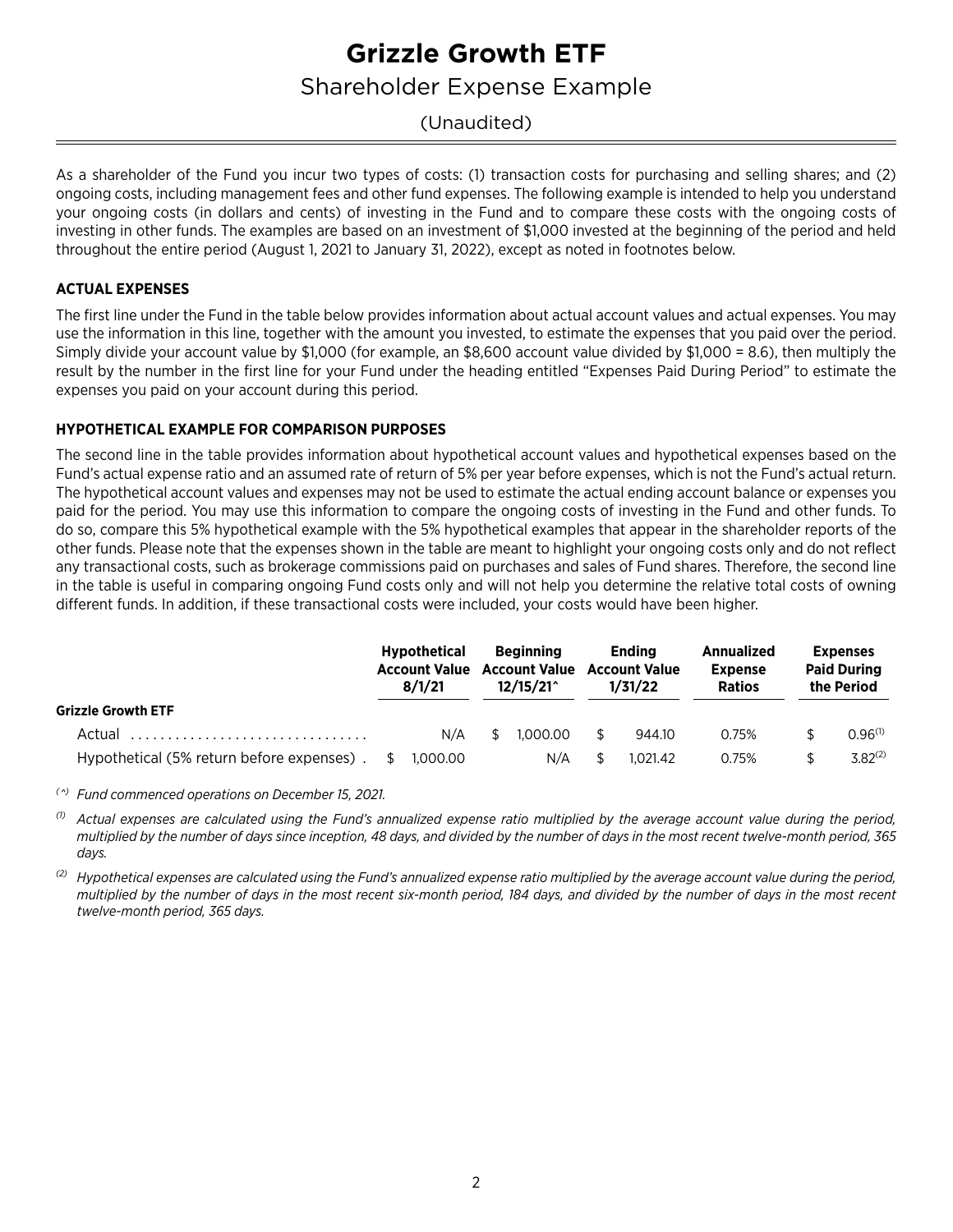# **Grizzle Growth ETF** Schedule of Investments

January 31, 2022 (Unaudited)

#### Industry Diversification \*

| 25.7% Communications                                          |
|---------------------------------------------------------------|
| 18.6% Basic Materials                                         |
| 15.0% Energy                                                  |
| 14.4% Financial                                               |
| 10.7% Technology                                              |
| 7.7% Consumer, Non-Cyclical                                   |
| 7.3% Consumer, Cyclical                                       |
| 0.6% Money Market Funds and Other Assets and Liabilities, net |
|                                                               |

 $chence$ 

 $V_{\rm{min}}$ 

\* Percentages are stated as a percent of net assets.

| 614 | \$                      | 39,050  |
|-----|-------------------------|---------|
|     |                         | 8,206   |
| 869 |                         | 6,257   |
| 141 |                         | 13,639  |
| 732 |                         | 52,265  |
|     |                         | 3,747   |
| 569 |                         | 30,811  |
|     |                         | 17,275  |
|     |                         | 171,250 |
|     |                         |         |
| 265 |                         | 40,802  |
| 22  |                         | 59,534  |
| 8   |                         | 23.932  |
| 185 |                         | 57,953  |
| 52  |                         | 22,211  |
| 29  |                         | 4,757   |
| 194 |                         | 27,736  |
|     |                         | 236,925 |
|     |                         |         |
| 146 |                         | 7,614   |
| 984 |                         | 19,975  |
| 212 |                         | 1,789   |
| 246 |                         | 6,723   |
| 600 |                         | 27,366  |
| 4   |                         | 3,747   |
|     |                         | 67,214  |
|     |                         |         |
| 397 |                         | 2,116   |
| 57  |                         | 3,712   |
| 281 |                         | 4,426   |
| 494 |                         | 52,616  |
| 856 |                         | 1,584   |
| 57  |                         | 4,373   |
| 908 |                         | 1,734   |
|     |                         | 70,561  |
|     | 1,638<br>2,882<br>1,138 |         |

<span id="page-4-0"></span>

|                                                                    | <b>Shares</b> | Value         |
|--------------------------------------------------------------------|---------------|---------------|
| Energy $-15.0\%$                                                   |               |               |
| ARC Resources Ltd. (b)                                             | 881           | \$<br>10,320  |
|                                                                    | 262           | 34,409        |
| Range Resources Corp. (a)                                          | 404           | 7,777         |
| Schlumberger NV <sup>(b)</sup>                                     | 182           | 7,111         |
| Shell PLC $(a)(b)$                                                 | 1,533         | 78,796        |
|                                                                    |               | 138,413       |
| Financial - 14.4%                                                  |               |               |
| Galaxy Digital Holdings Ltd. (b)                                   | 69            | 918           |
| Mastercard, Inc. - Class A                                         | 198           | 76,503        |
| Visa, Inc. - Class A                                               | 246           | 55,638        |
|                                                                    |               | 133,059       |
| Technology - 10.7%                                                 |               |               |
| Activision Blizzard, Inc.                                          | 192           | 15,170        |
|                                                                    | 50            | 26,715        |
|                                                                    | 82            | 14,332        |
|                                                                    | 42            | 5,282         |
| Microsoft Corp.                                                    | 80            | 24,878        |
| ROBLOX Corp. - Class A <sup>(a)</sup>                              | 64            | 4,215         |
|                                                                    | 34            | 3,204         |
| Zoom Video Communications, Inc. -                                  |               |               |
| Class A $^{(a)}$                                                   | 28            | 4,320         |
|                                                                    |               | 98,116        |
| <b>TOTAL COMMON STOCKS (Cost \$915,000)</b>                        |               | 915,538       |
| <b>MONEY MARKET FUNDS - 0.6%</b>                                   |               |               |
| <b>First American Government Obligations</b>                       |               |               |
| Fund - Class X, 0.03% (c)                                          | 2,829         | 2,829         |
| First American Treasury Obligations Fund -<br>Class X, 0.01% $(6)$ |               |               |
| <b>TOTAL MONEY MARKET FUNDS</b>                                    | 2,830         | 2,830         |
| $(Cost $5,659)$                                                    |               | 5,659         |
| <b>Total Investments</b>                                           |               |               |
| $(Cost $920,659) - 100.0% \dots \dots \dots$                       |               | 921,197       |
| Other assets and liabilities, net $-0.0\%$ <sup>(e)</sup>          |               | (170)         |
| <b>TOTAL NET ASSETS - 100.0%</b>                                   |               | \$<br>921,027 |

 $PLC$ **Public Limited Company** 

- (a) Non-income producing security.
- (b) Foreign issued security.
- <sup>(c)</sup> The rate shown is the seven-day yield at period end.
- (d) To the extent that the Fund invests more heavily in particular industry groups of the economy, its performance will be especially sensitive to developments that significantly affect those industry groups or strategies.
- $(e)$  Less than 0.05%.

The accompanying notes are an integral part of the financial statements.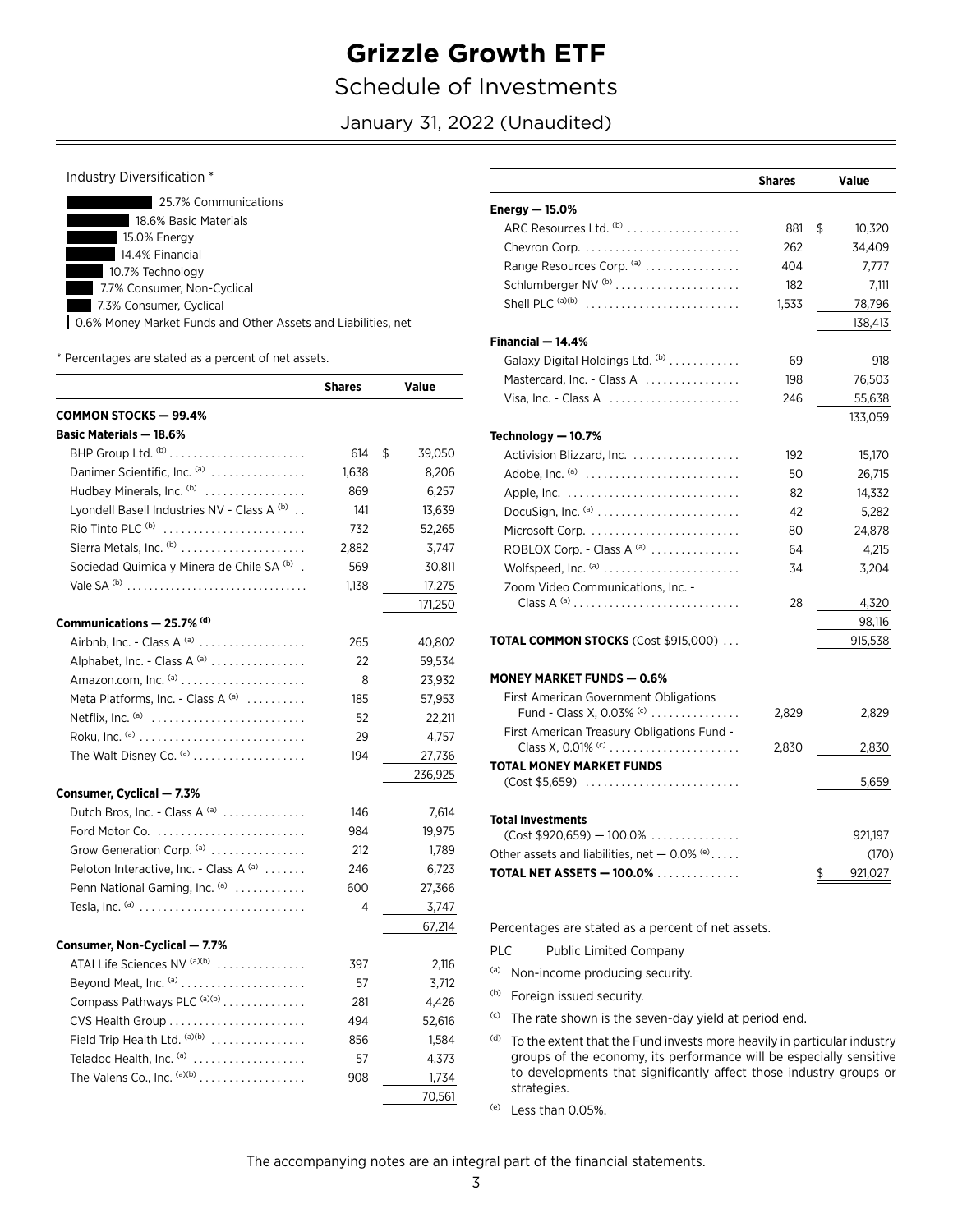# **Statement of Assets and Liabilities**

<span id="page-5-0"></span>January 31, 2022 (Unaudited)

#### **Assets**

|                                                                                                 | \$     | 921.197   |
|-------------------------------------------------------------------------------------------------|--------|-----------|
|                                                                                                 |        | 369       |
|                                                                                                 |        | 921,566   |
| <b>Liabilities</b>                                                                              |        |           |
|                                                                                                 |        | 539       |
|                                                                                                 |        | 539       |
|                                                                                                 |        | 921,027   |
| <b>Net Assets Consists of:</b>                                                                  |        |           |
|                                                                                                 | S      | 965,437   |
|                                                                                                 |        | (44, 410) |
|                                                                                                 |        | 921,027   |
| Shares of beneficial interest outstanding (unlimited number of shares authorized, no par value) |        | 40,000    |
|                                                                                                 | $\sim$ | 23.03     |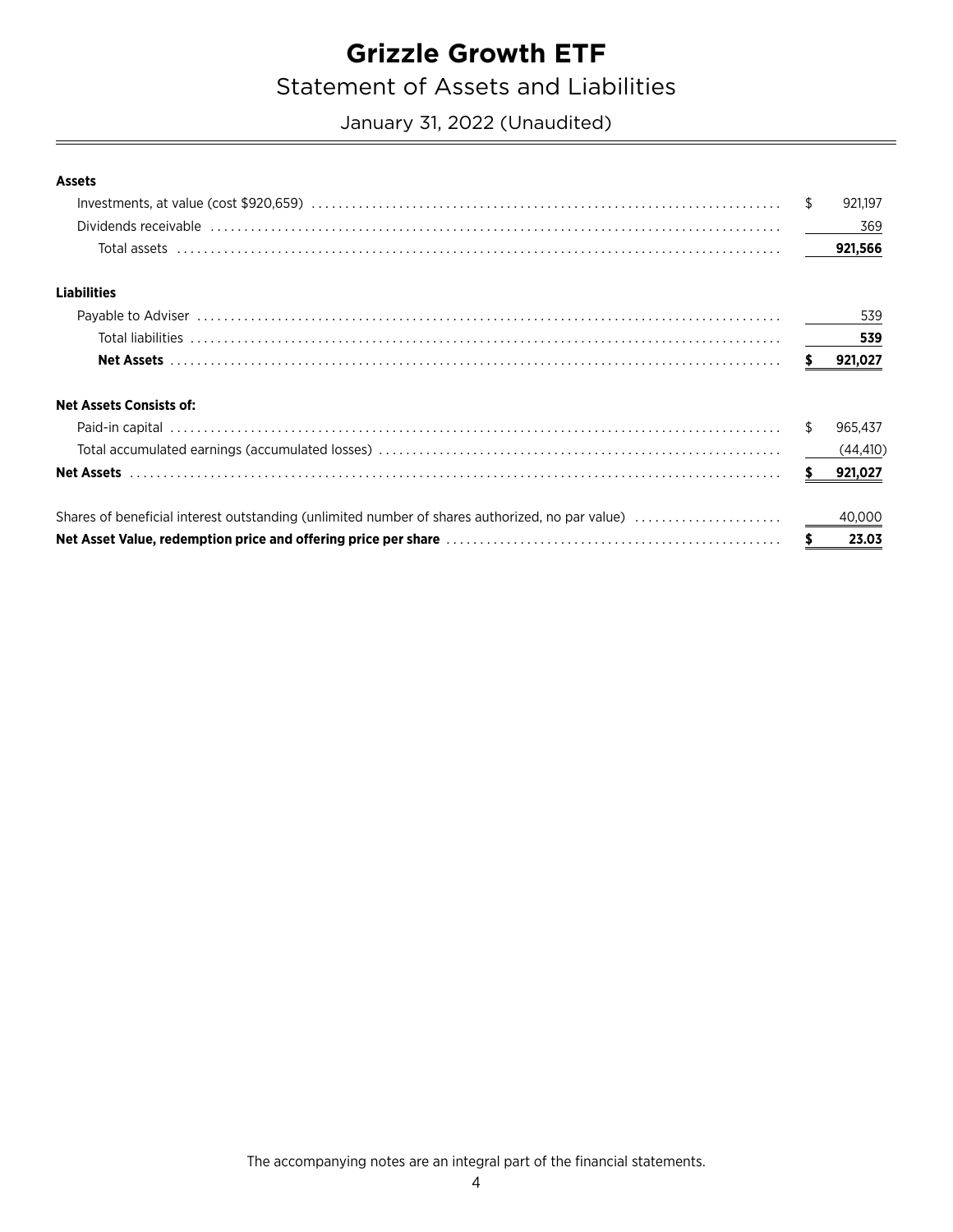## **Statement of Operations**

For the Period Ended January 31, 2022<sup>(1)</sup> (Unaudited)

<span id="page-6-0"></span> $\frac{1}{2}$ 

537

537

539

539

 $(2)$ 

## **Expenses**

**Investment Income** 

#### Realized and Unrealized Gain (Loss) on Investments and Foreign Currency

| Net decrease in net assets from operations measure in the contract of the set of the set of the set of the set o |          |  |
|------------------------------------------------------------------------------------------------------------------|----------|--|
|                                                                                                                  |          |  |
|                                                                                                                  |          |  |
|                                                                                                                  |          |  |
|                                                                                                                  |          |  |
|                                                                                                                  | (44.947) |  |
| Net realized gain (loss) on:                                                                                     |          |  |
|                                                                                                                  |          |  |

<sup>(1)</sup> The Fund commenced operations on December 15, 2021.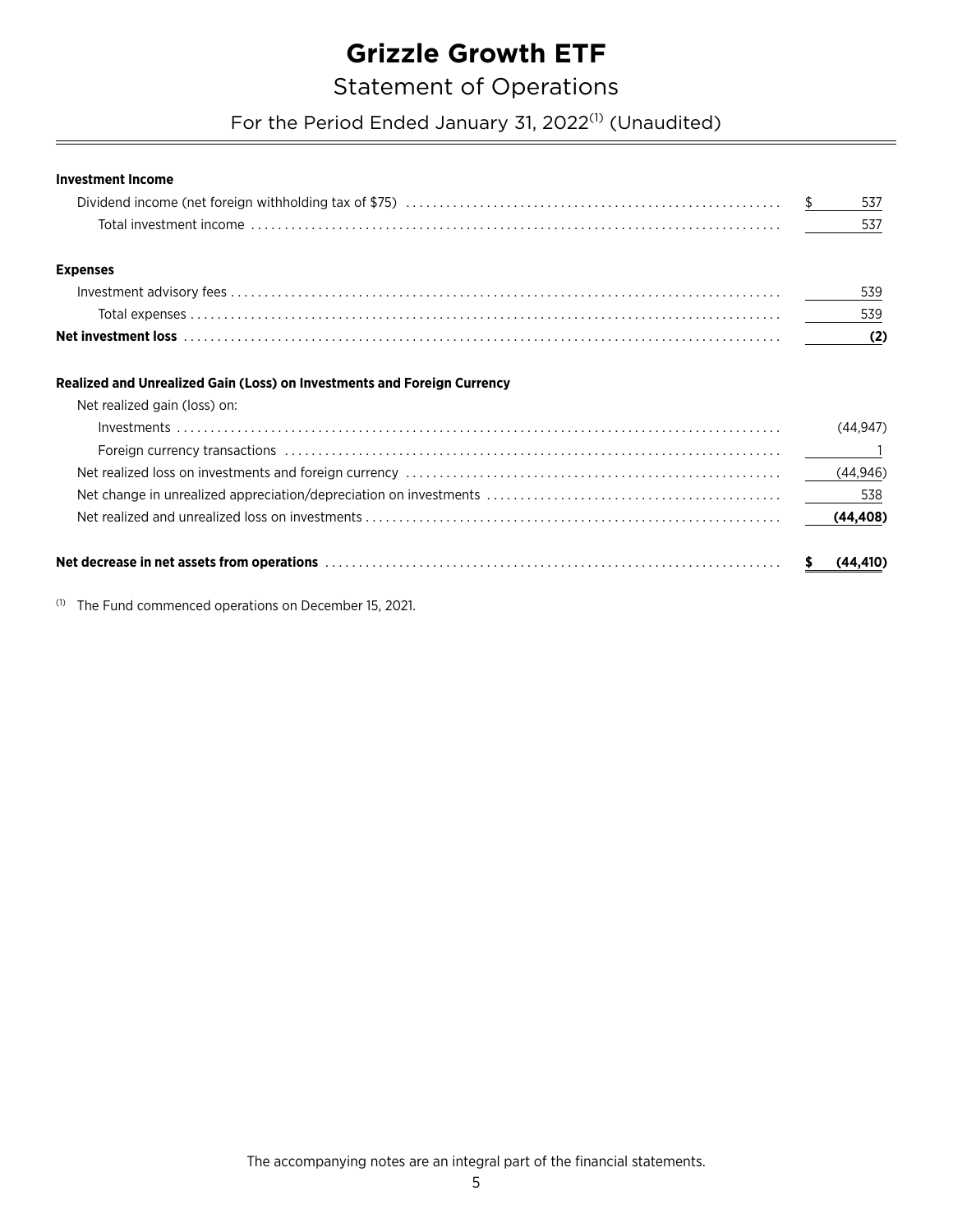# <span id="page-7-0"></span>Statement of Changes in Net Assets

|                                                                                                                | <b>Period Ended</b><br>January 31,<br>$2022^{(1)}$<br>(Unaudited) |
|----------------------------------------------------------------------------------------------------------------|-------------------------------------------------------------------|
| <b>From Operations</b>                                                                                         |                                                                   |
|                                                                                                                | (2)<br>S                                                          |
|                                                                                                                | (44, 946)                                                         |
|                                                                                                                | 538                                                               |
| Net decrease in net assets resulting from operations (all interactions) and the content of the create in the c | (44, 410)                                                         |
| <b>From Capital Share Transactions</b>                                                                         |                                                                   |
|                                                                                                                | 965,437                                                           |
|                                                                                                                | 965,437                                                           |
|                                                                                                                | 921,027                                                           |
| <b>Net Assets</b>                                                                                              |                                                                   |
|                                                                                                                |                                                                   |
|                                                                                                                | \$921,027                                                         |
| <b>Changes in Shares Outstanding</b>                                                                           |                                                                   |
|                                                                                                                |                                                                   |
|                                                                                                                | 40,000                                                            |
|                                                                                                                | 40,000                                                            |
| $T = 1$ $T = 0.001$                                                                                            |                                                                   |

 $^{(1)}$  The Fund commenced operations on December 15, 2021.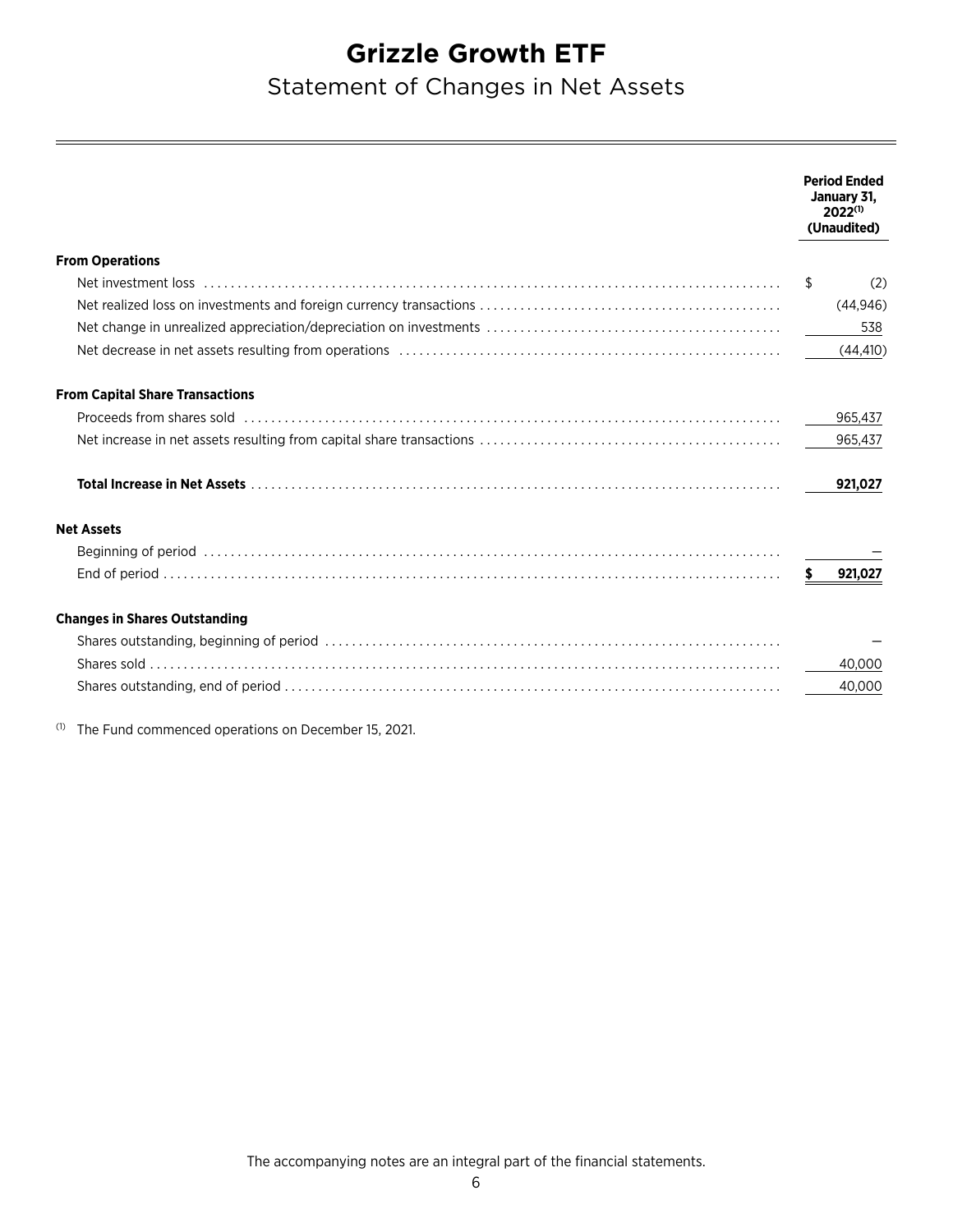# <span id="page-8-0"></span>**Financial Highlights**

For a Share Outstanding Throughout the Period

|                                                                                                                                                                                                                                |    | <b>Period Ended</b><br>January 31,<br>$2022^{(1)}$<br>(Unaudited) |
|--------------------------------------------------------------------------------------------------------------------------------------------------------------------------------------------------------------------------------|----|-------------------------------------------------------------------|
| Net Asset Value, Beginning of Period (and the contract of the contract of the contract of the contract of the c                                                                                                                | \$ | 24.39                                                             |
| Income (Loss) from investment operations:                                                                                                                                                                                      |    |                                                                   |
|                                                                                                                                                                                                                                |    | $(0.00)^{(7)}$                                                    |
|                                                                                                                                                                                                                                |    | (1.36)                                                            |
| Total from investment operations (all contains) and the container container and the container container and the container container and the container container and the container container and the container container and fo |    | (1.36)                                                            |
|                                                                                                                                                                                                                                |    | 23.03                                                             |
|                                                                                                                                                                                                                                |    | $-5.59%$ <sup>(4)</sup>                                           |
|                                                                                                                                                                                                                                |    | $-5.63%^{(4)}$                                                    |
| <b>Supplemental Data and Ratios:</b>                                                                                                                                                                                           |    |                                                                   |
|                                                                                                                                                                                                                                |    | 921                                                               |
|                                                                                                                                                                                                                                |    | $0.75\%$ <sup>(5)</sup>                                           |
|                                                                                                                                                                                                                                |    | $(0.00) \%^{(5)(7)}$                                              |
|                                                                                                                                                                                                                                |    | $22\%^{(4)}$                                                      |
| <sup>(1)</sup> The Fund commenced investment operations on December 15, 2021.                                                                                                                                                  |    |                                                                   |

- <sup>(2)</sup> Per share net investment income (loss) was calculated using average shares outstanding.
- (3) Total return in the table represents the rate that the investor would have earned or lost on an investment in the Fund, assuming reinvestment of dividends.
- <sup>(4)</sup> Not annualized for periods less than one year.
- Annualized for periods less than one year.  $(5)$
- <sup>(6)</sup> Excludes in-kind transactions associated with creations of the Fund.
- $(7)$  Amount is less than (0.005).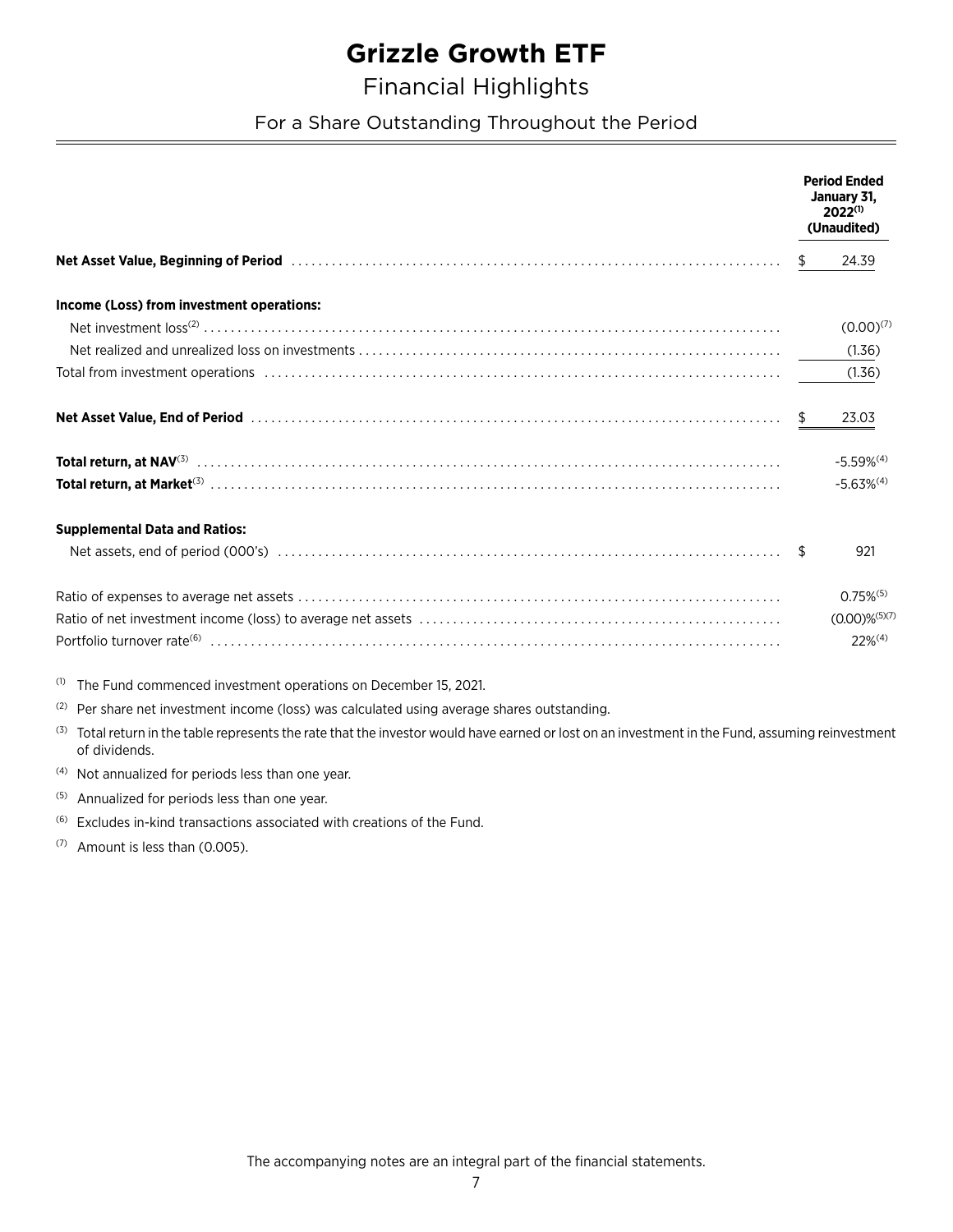## Notes to Financial Statements

### <span id="page-9-0"></span>January 31, 2022 (Unaudited)

### **1. ORGANIZATION**

Grizzle Growth ETF (the "Fund") is a non-diversified series of Listed Funds Trust (the "Trust"), formerly Active Weighting Funds ETF Trust. The Trust was organized as a Delaware statutory trust on August 26, 2016, under a Declaration of Trust amended on December 21, 2018 and is registered with the U.S. Securities and Exchange Commission (the "SEC") as an openend management investment company under the Investment Company Act of 1940, as amended (the "1940 Act").

The Fund is an actively-managed exchange-traded fund ("ETF") that seeks capital appreciation by investing primarily in equity securities of companies, with a focus on growth potential.

Costs incurred by the Fund in connection with the organization, registration and the initial public offering of shares were paid by Grizzle Investment Management, LLC (the "Adviser"), the Fund's Investment Adviser.

### **2. SIGNIFICANT ACCOUNTING POLICIES**

The Fund is an investment company and accordingly follows the investment company accounting and reporting guidance of the Financial Accounting Standards Board ("FASB") Accounting Standards Codification ("ASC") Topic 946, *Financial Services — Investment Companies*. The Fund prepares its financial statements in accordance with accounting principles generally accepted in the United States of America ("U.S. GAAP") and follows the significant accounting policies described below.

#### **Use of Estimates**

The preparation of the financial statements in conformity with U.S. GAAP requires management to make estimates and assumptions that affect the reported amounts of assets and liabilities and disclosures of contingent assets and liabilities at the date of the financial statements and the reported amounts of increases and decreases in net assets from operations during the reporting period. Actual results could differ from these estimates.

#### **Share Transactions**

The net asset value ("NAV") per share of the Fund will be equal to the Fund's total assets minus the Fund's total liabilities divided by the total number of shares outstanding. The NAV that is published will be rounded to the nearest cent. The NAV is determined as of the close of trading (generally, 4:00 p.m. Eastern Time) on each day the New York Stock Exchange ("NYSE") is open for trading.

#### **Fair Value Measurement**

In calculating the NAV, the Fund's exchange-traded equity securities will be valued at fair value, which will generally be determined using the last reported official closing or last trading price on the exchange or market on which the security is primarily traded at the time of valuation. Such valuations are typically categorized as Level 1 in the fair value hierarchy described below.

Securities listed on the NASDAQ Stock Market, Inc. are generally valued at the NASDAQ official closing price.

If market quotations are not readily available, or if it is determined that a quotation of a security does not represent fair value, then the security is valued at fair value as determined in good faith by the Adviser using procedures adopted by the Board of Trustees of the Trust (the "Board"). The circumstances in which a security may be fair valued include, among others: the occurrence of events that are significant to a particular issuer, such as mergers, restructurings or defaults; the occurrence of events that are significant to an entire market, such as natural disasters in a particular region or government actions; trading restrictions on securities; thinly traded securities; and market events such as trading halts and early market closings. Due to the inherent uncertainty of valuations, fair values may differ significantly from the values that would have been used had an active market existed. Fair valuation could result in a different NAV than a NAV determined by using market quotations. Such valuations are typically categorized as Level 2 or Level 3 in the fair value hierarchy described below.

Money market funds are valued at NAV. If NAV is not readily available the securities will be valued at fair value.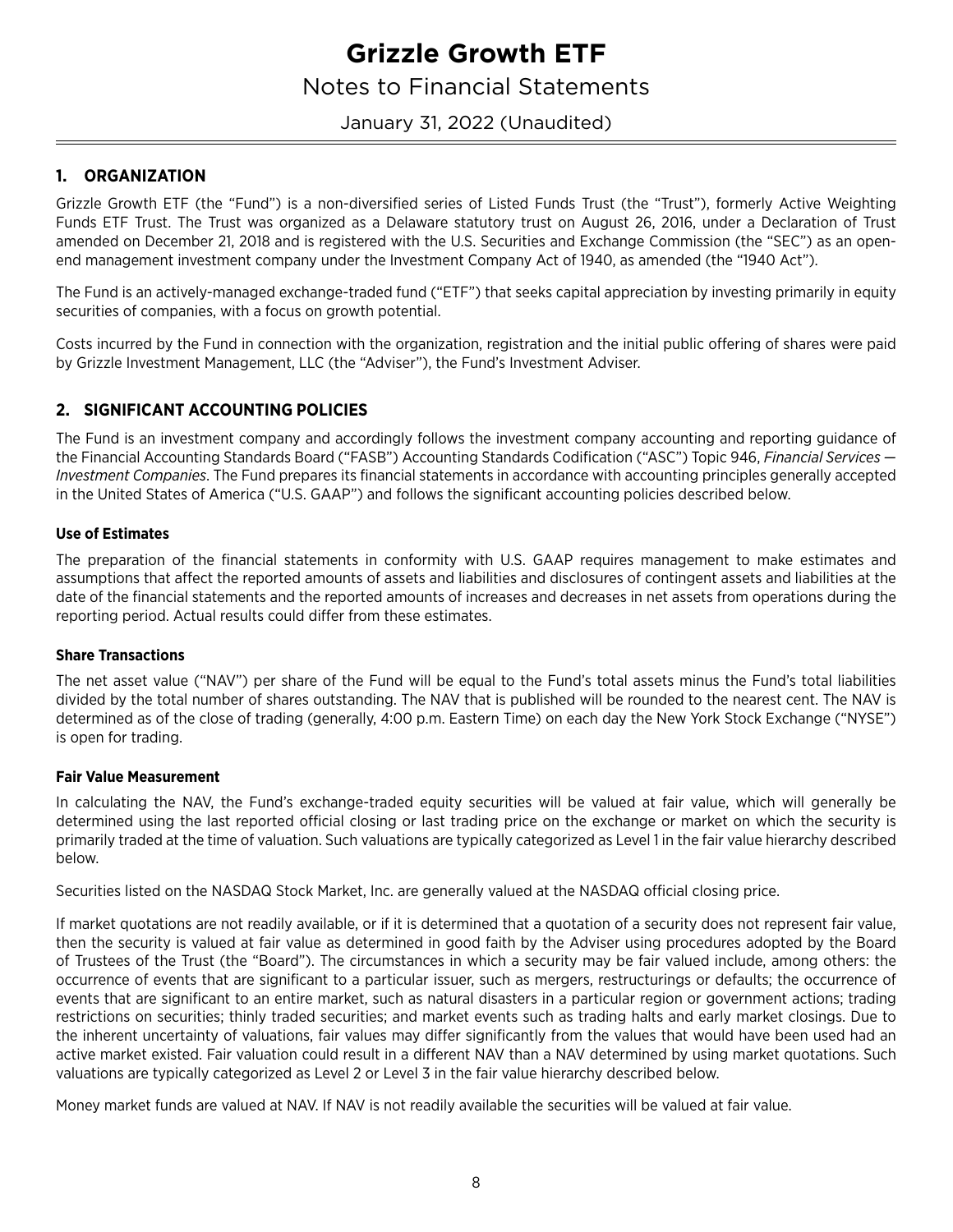## Notes to Financial Statements

### January 31, 2022 (Unaudited) (Continued)

FASB ASC Topic 820, Fair Value Measurements and Disclosures ("ASC 820") defines fair value, establishes a framework for measuring fair value in accordance with U.S. GAAP, and requires disclosure about fair value measurements. It also provides guidance on determining when there has been a significant decrease in the volume and level of activity for an asset or liability, when a transaction is not orderly, and how that information must be incorporated into fair value measurements. Under ASC 820, various inputs are used in determining the value of the Fund's investments. These inputs are summarized in the following hierarchy:

- Level 1 Unadjusted quoted prices in active markets for identical assets or liabilities that the Fund has the ability to access.
- Level 2 Observable inputs other than quoted prices included in Level 1 that are observable for the asset or liability, either directly or indirectly. These inputs may include quoted prices for the identical instrument on an inactive market, prices for similar securities, interest rates, prepayment speeds, credit risk, yield curves, default rates and similar data.
- Level 3 Unobservable inputs for the asset or liability, to the extent relevant observable inputs are not available; representing the Fund's own assumptions about the assumptions a market participant would use in valuing the asset or liability, and would be based on the best information available.

The fair value hierarchy gives the highest priority to quoted prices (unadjusted) in active markets for identical assets or liabilities (Level 1) and the lowest priority to unobservable inputs (Level 3).

The availability of observable inputs can vary from security to security and is affected by a wide variety of factors, including, for example, the type of security, whether the security is new and not yet established in the marketplace, the liquidity of markets, and other characteristics particular to the security. To the extent that valuation is based on models or inputs that are less observable or unobservable in the market, the determination of fair value requires more judgment. Accordingly, the degree of judgment exercised in determining fair value is greatest for instruments categorized in Level 3.

Foreign securities, currencies and other assets denominated in foreign currencies are translated into U.S. dollars at the exchange rate of such currencies against the U.S. dollar using the applicable currency exchange rates as of the close of the NYSE, generally 4:00 p.m. Eastern Time.

All other securities and investments for which market values are not readily available, including restricted securities, and those securities for which it is inappropriate to determine prices in accordance with the aforementioned procedures, are valued at fair value as determined in good faith under procedures adopted by the Board, although the actual calculations may be done by others. Factors considered in making this determination may include, but are not limited to, information obtained by contacting the issuer, analysts, or the appropriate stock exchange (for exchange-traded securities), analysis of the issuer's financial statements or other available documents and, if necessary, available information concerning other securities in similar circumstances.

The inputs or methodology used for valuing securities are not necessarily an indication of the risk associated with investing in those securities. The hierarchy classification of inputs used to value the Fund's investments at January 31, 2022, are as follows:

|                              |  | Level 1 |               | Level 2                  |  | Level 3 |  | Total   |
|------------------------------|--|---------|---------------|--------------------------|--|---------|--|---------|
| <b>Investments - Assets:</b> |  |         |               |                          |  |         |  |         |
|                              |  | 915.538 | $\mathcal{S}$ |                          |  |         |  | 915.538 |
| Money Market Funds           |  | 5.659   |               | –                        |  |         |  | 5,659   |
| Total Investments - Assets   |  | 921.197 |               | $\overline{\phantom{m}}$ |  |         |  | 921.197 |

See the Schedule of Investments for industry classifications.

### **Security Transactions**

Investment transactions are recorded as of the date that the securities are purchased or sold (trade date). Realized gains and losses from the sale or disposition of securities are calculated based on the specific identification basis.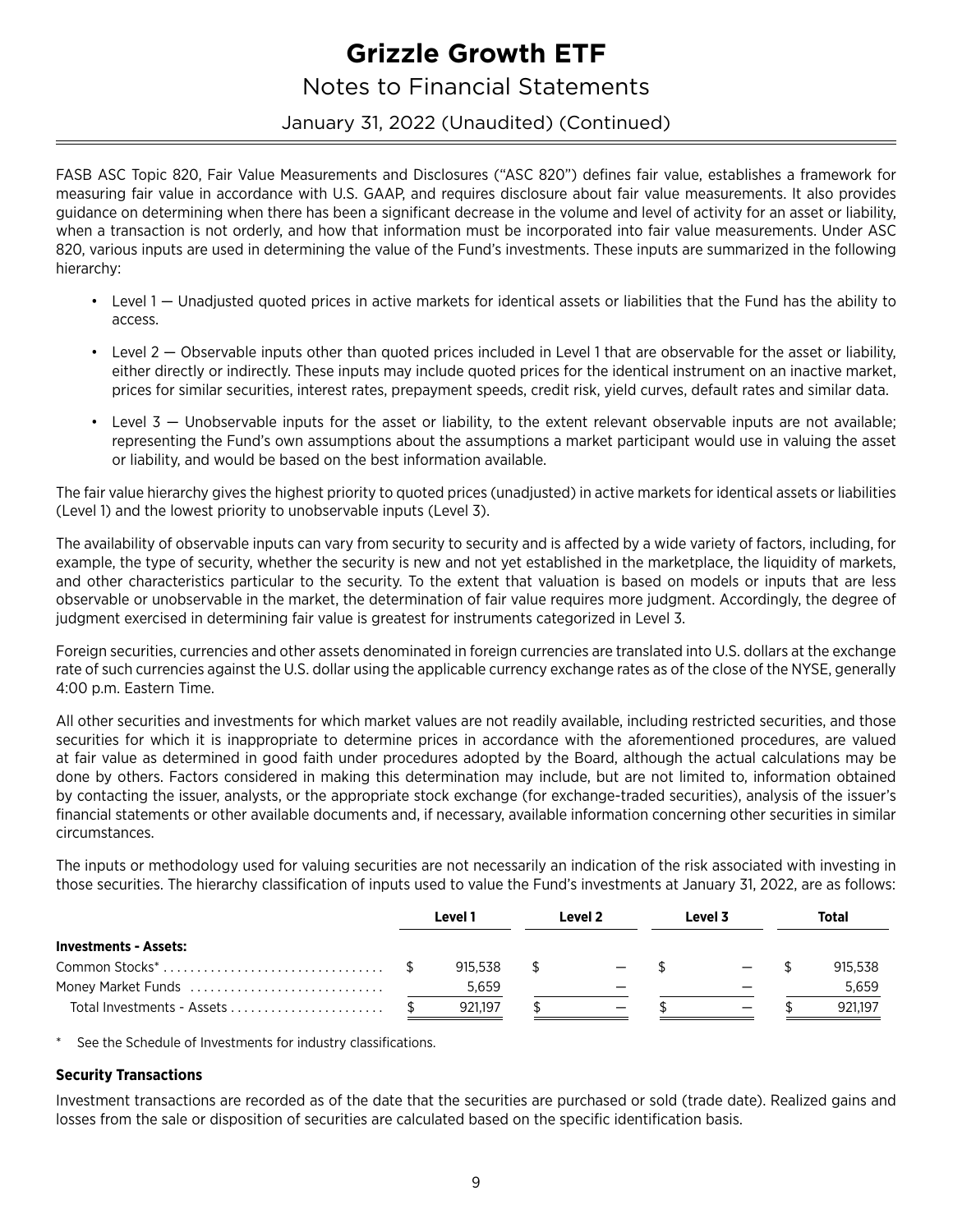## Notes to Financial Statements

January 31, 2022 (Unaudited) (Continued)

The Fund does not isolate that portion of the results of operations resulting from changes in foreign exchange rates on investments and currency gains or losses realized between the trade and settlement dates on securities transactions from the fluctuations arising from changes in market prices of securities held. Such fluctuations are included with the net realized and unrealized gain or loss from investments.

The Fund reports net realized foreign exchange gains or losses that arise from sales of foreign currencies, currency gains or losses realized between the trade and settlement dates on foreign currency transactions, and the difference between the amounts of dividends, interest, and foreign withholding taxes recorded on the Fund's books and the U.S. dollar equivalent of the amounts actually received or paid. Net unrealized foreign exchange gains or losses arise from changes in the values of assets and liabilities, other than investments in securities at period end, resulting from changes in exchange rates.

#### **Investment Income**

Dividend income is recognized on the ex-dividend date. Interest income is accrued daily. Withholding taxes on foreign dividends have been provided for in accordance with the Fund's understanding of the applicable tax rules and regulations. An amortized cost method of valuation may be used with respect to debt obligations with sixty days or less remaining to maturity, unless the Adviser determines in good faith that such method does not represent fair value.

#### **Tax Information, Dividends and Distributions to Shareholders and Uncertain Tax Positions**

The Fund is treated as a separate entity for Federal income tax purposes. The Fund intends to qualify as a regulated investment company ("RIC") under Subchapter M of the Internal Revenue Code of 1986, as amended (the "Internal Revenue Code"). To qualify and remain eligible for the special tax treatment accorded to RICs, the Fund must meet certain annual income and quarterly asset diversification requirements and must distribute annually at least 90% of the sum of (i) its investment company taxable income (which includes dividends, interest and net short-term capital gains) and (ii) certain net tax-exempt income, if any. If so qualified, the Fund will not be subject to Federal income tax.

Distributions to shareholders are recorded on the ex-dividend date. The Fund generally pays out dividends from net investment income, if any, at least annually, and distributes its net capital gains, if any, to shareholders at least annually. The Fund may also pay a special distribution at the end of the calendar year to comply with Federal tax requirements. The amount of dividends and distributions from net investment income and net realized capital gains are determined in accordance with Federal income tax regulations which may differ from U.S. GAAP. These "book/tax" differences are either considered temporary or permanent in nature. To the extent these differences are permanent in nature, such amounts are reclassified within the components of net assets based on their Federal tax basis treatment; temporary differences do not require reclassification. Dividends and distributions which exceed earnings and profit for tax purposes are reported as a tax return of capital.

Management evaluates the Fund's tax positions to determine if the tax positions taken meet the minimum recognition threshold in connection with accounting for uncertainties in income tax positions taken or expected to be taken for the purposes of measuring and recognizing tax liabilities in the financial statements. Recognition of tax benefits of an uncertain tax position is required only when the position is "more likely than not" to be sustained assuming examination by taxing authorities. Interest and penalties related to income taxes would be recorded as income tax expense. The Fund's Federal income tax returns are subject to examination by the Internal Revenue Service (the "IRS") for a period of three fiscal years after they are filed. State and local tax returns may be subject to examination for an additional fiscal year depending on the jurisdiction.

The Fund commenced operations on December 15, 2021.

#### **Indemnification**

In the normal course of business, the Fund expects to enter into contracts that contain a variety of representations and warranties and which provide general indemnifications. The Fund's maximum exposure under these anticipated arrangements is unknown, as this would involve future claims that may be made against the Fund that have not yet occurred. However, the Adviser expects the risk of loss to be remote.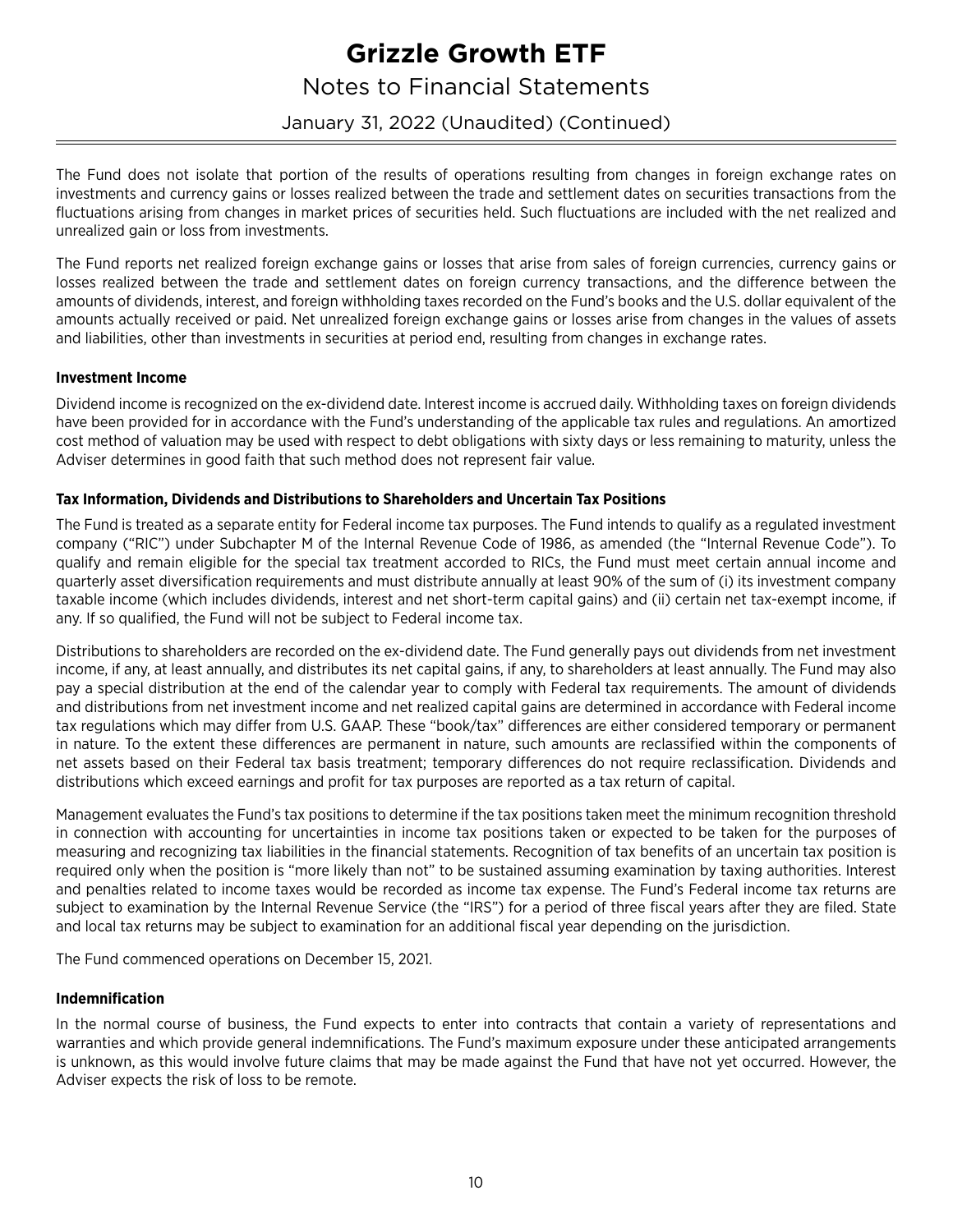January 31, 2022 (Unaudited) (Continued)

### **3. INVESTMENT ADVISORY AND OTHER AGREEMENTS**

#### **Investment Advisory Agreement**

The Trust has entered into an Investment Advisory Agreement (the "Advisory Agreement") with the Adviser. Under the Advisory Agreement, the Adviser provides a continuous investment program for the Fund's assets in accordance with its investment objectives, policies and limitations, and oversees the day-to-day operations of the Fund subject to the supervision of the Board, including the Trustees who are not "interested persons" of the Trust as defined in the 1940 Act (the "Independent Trustees").

Pursuant to the Advisory Agreement between the Trust, on behalf of the Fund, and the Adviser, the Fund pays a unified management fee to the Adviser, which is calculated daily and paid monthly, at an annual rate of 0.75% of the Fund's average daily net assets. The Adviser has agreed to pay all expenses of the Fund except the fee paid to the Adviser under the Advisory Agreement, interest charges on any borrowings, dividends and other expenses on securities sold short, taxes, brokerage commissions and other expenses incurred in placing orders for the purchase and sale of securities and other investment instruments, acquired fund fees and expenses, accrued deferred tax liability, extraordinary expenses, and distribution (12b-1) fees and expenses (if any).

Exchange Traded Concepts, LLC (the "Sub-Adviser"), an Oklahoma limited liability company serves as the sub-adviser to the Fund. The Sub-Adviser is majority owned by Cottonwood ETF Holdings LLC. Pursuant to a Sub-Advisory Agreement between the Adviser and the Sub-Adviser (the "Sub-Advisory Agreement"), the Sub-Adviser is responsible for trading portfolio securities on behalf of the Fund, including selecting broker-dealers to execute purchase and sale transactions as instructed by the Adviser, subject to the supervision of the Adviser and the Board, including the Independent Trustees. For its services, the Sub-Adviser is entitled to a sub-advisory fee paid by the Adviser, which is calculated daily and paid monthly, at an annual rate of 0.05% based on the average daily net assets.

#### **Distribution Agreement and 12b-1 Plan**

Foreside Fund Services, LLC (the "Distributor") serves as the Fund's distributor pursuant to a Distribution Services Agreement. The Distributor receives compensation for the statutory underwriting services it provides to the Fund. The Distributor enters into agreements with certain broker-dealers and others that will allow those parties to be "Authorized Participants" and to subscribe for and redeem shares of the Fund. The Distributor will not distribute shares in less than whole Creation Units and does not maintain a secondary market in shares.

The Board has adopted a Distribution and Service Plan pursuant to Rule 12b-1 under the 1940 Act ("Rule 12b-1 Plan"). In accordance with the Rule 12b-1 Plan, the Fund is authorized to pay an amount up to 0.25% of the Fund's average daily net assets each year for certain distribution-related activities. As authorized by the Board, no Rule 12b-1 fees are currently paid by the Fund and there are no plans to impose these fees. However, in the event Rule 12b-1 fees are charged in the future, they will be paid out of the Fund's assets. The Adviser and its affiliates may, out of their own resources, pay amounts to third parties for distribution or marketing services on behalf of the Fund.

#### **Administrator, Custodian and Transfer Agent**

U.S. Bancorp Fund Services, LLC, doing business as U.S. Bank Global Fund Services ("Fund Services" or "Administrator") serves as administrator, transfer agent and fund accountant of the Fund pursuant to a Fund Servicing Agreement. U.S. Bank N.A. (the "Custodian"), an affiliate of Fund Services, serves as the Fund's custodian pursuant to a Custody Agreement. Under the terms of these agreements, the Adviser pays the Fund's administrative, custody and transfer agency fees.

A Trustee and all officers of the Trust are affiliated with the Administrator and the Custodian.

### **4. CREATION AND REDEMPTION TRANSACTIONS**

Shares of the Fund are listed and traded on the NYSE Arca, Inc. The Fund issues and redeems shares on a continuous basis at NAV only in large blocks of shares called "Creation Units." Creation Units are to be issued and redeemed principally in kind for a basket of securities and a balancing cash amount. Shares generally will trade in the secondary market in amounts less than a Creation Unit at market prices that change throughout the day. Market prices for the shares may be different from their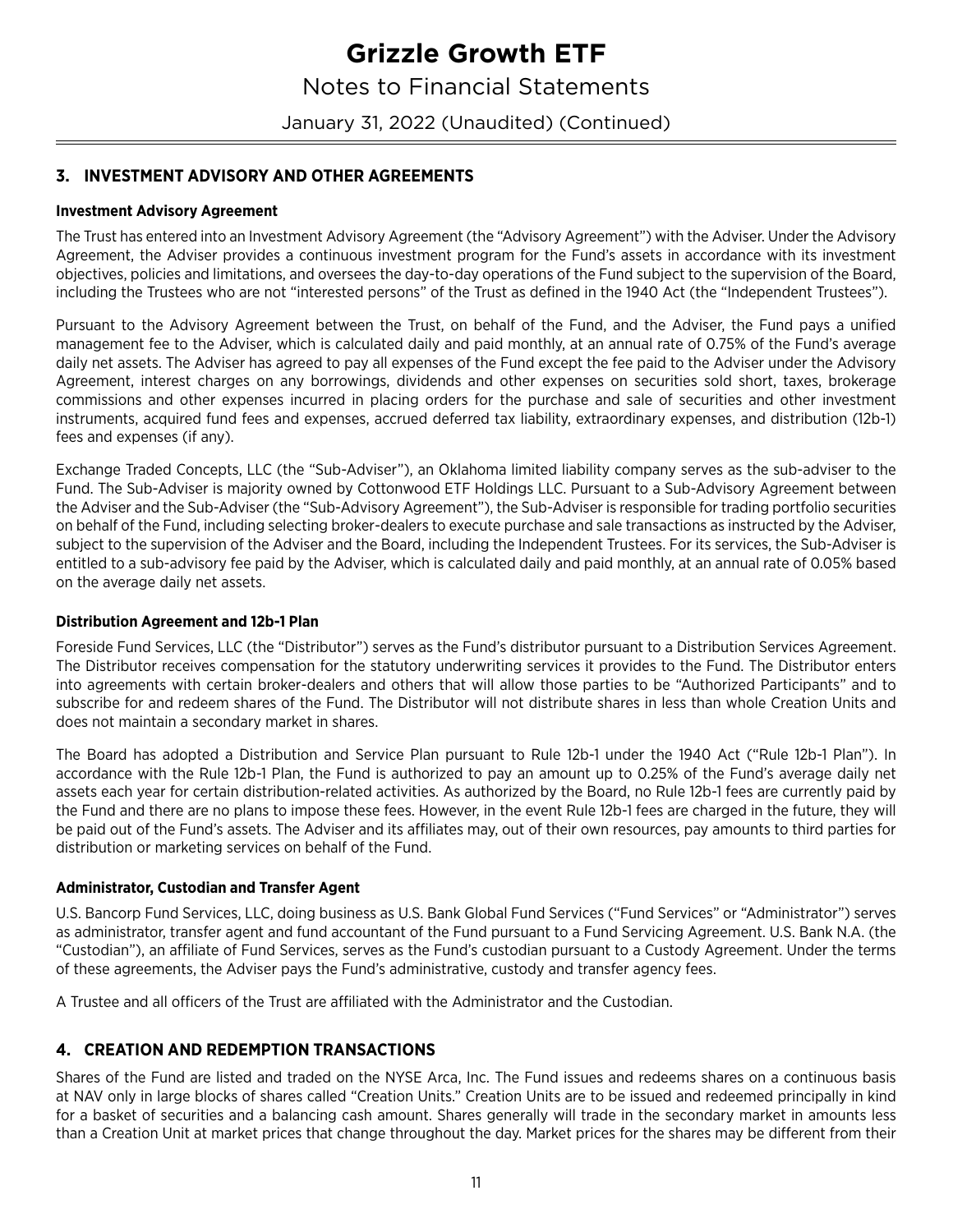## Notes to Financial Statements

### January 31, 2022 (Unaudited) (Continued)

NAV. The NAV is determined as of the close of trading (generally, 4:00 p.m. Eastern Time) on each day the NYSE is open for trading. The NAV of the shares of the Fund will be equal to the Fund's total assets minus the Fund's total liabilities divided by the total number of shares outstanding. The NAV that is published will be rounded to the nearest cent; however, for purposes of determining the price of Creation Units, the NAV will be calculated to four decimal places.

#### **Creation Unit Transaction Fee**

Authorized Participants may be required to pay to the Custodian a fixed transaction fee (the "Creation Unit Transaction Fee") in connection with the issuance or redemption of Creation Units. The standard Creation Unit Transaction Fee will be the same regardless of the number of Creation Units purchased by an investor on the applicable business day. The Creation Unit Transaction Fee charged by the Fund for each creation order is \$250.

An additional variable fee of up to a maximum of 2% of the value of the Creation Units subject to the transaction may be imposed for (1) creations effected outside the Clearing Process and (2) creations made in an all cash amount (to offset the Trust's brokerage and other transaction costs associated with using cash to purchase the requisite Deposit Securities). Investors are responsible for the costs of transferring the securities constituting the Deposit Securities to the account of the Trust. The Fund may determine to not charge a variable fee on certain orders when the Adviser has determined that doing so is in the best interests of Fund shareholders. Variable fees, if any, received by the Fund are displayed in the Capital Share Transactions section on the Statement of Changes in Net Assets.

Only "Authorized Participants" may purchase or redeem shares directly from the Fund. An Authorized Participant is either (i) a broker-dealer or other participant in the clearing process through the Continuous Net Settlement System of National Securities Clearing Corporation or (ii) a DTC participant and, in each case, must have executed a Participant Agreement with the Distributor. Most retail investors will not qualify as Authorized Participants or have the resources to buy and sell whole Creation Units. Therefore, they will be unable to purchase or redeem the shares directly from the Fund. Rather, most retail investors will purchase shares in the secondary market with the assistance of a broker and will be subject to customary brokerage commissions or fees. Securities received or delivered in connection with in-kind creates and redeems are valued as of the close of business on the effective date of the creation or redemption.

A Creation Unit will generally not be issued until the transfer of good title of the deposit securities to the Fund and the payment of any cash amounts have been completed. To the extent contemplated by the applicable participant agreement, Creation Units of the Fund will be issued to such authorized participant notwithstanding the fact that the Fund's deposits have not been received in part or in whole, in reliance on the undertaking of the authorized participant to deliver the missing deposit securities as soon as possible. If the Fund or its agents do not receive all of the deposit securities, or the required cash amounts, by such time, then the order may be deemed rejected and the authorized participant shall be liable to the Fund for losses, if any.

### **5. INVESTMENT TRANSACTIONS**

Purchases and sales of investments (excluding short-term investments), creations in-kind and redemptions in-kind for the period ended January 31, 2022, were as follows:

|                     | Purchases | <b>Sales</b> | Creations<br>In-Kind | <b>Redemptions</b><br>In-Kind |
|---------------------|-----------|--------------|----------------------|-------------------------------|
| Grizzle Growth ETF. | 184.269   | 182.599      | 958.281              |                               |

During the period ended January 31, 2022, there were no realized gains and losses from in-kind redemptions.

### **6. PRINCIPAL RISKS**

As with all ETFs, shareholders of the Fund are subject to the risk that their investment could lose money. The Fund is subject to the principal risks, any of which may adversely affect the Fund's NAV, trading price, yield, total return and ability to meet its investment objective.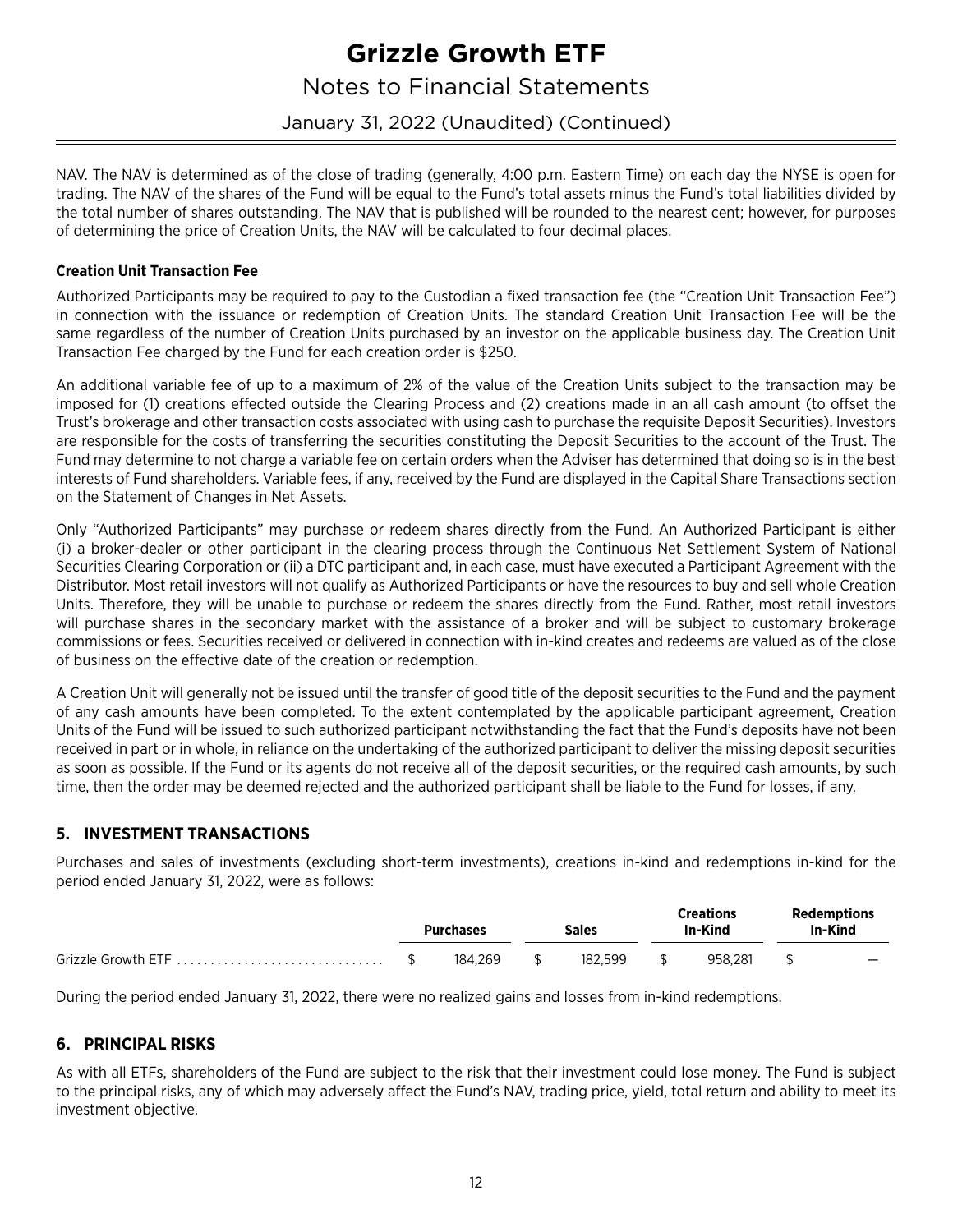## Notes to Financial Statements

January 31, 2022 (Unaudited) (Continued)

The global outbreak of COVID-19 (commonly referred to as "coronavirus") has disrupted economic markets and the prolonged economic impact is uncertain. The ultimate economic fallout from the pandemic, and the long-term impact on economies, markets, industries and individual issuers, are not known. The operational and financial performance of the issuers of securities in which the Fund invests depends on future developments, including the duration and spread of the outbreak, and such uncertainty may in turn adversely affect the value and liquidity of the Fund's investments, impair the Fund's ability to satisfy redemption requests, and negatively impact the Fund's performance.

A complete description of principal risks is included in the prospectus under the heading ''Principal Investment Risks''.

### **7. SUBSEQUENT EVENTS**

Management has evaluated the Fund's related events and transactions that occurred subsequent to January 31, 2022, through the date of issuance of the Fund's financial statements. Management has determined that there were no subsequent events requiring recognition or disclosure in the financial statements.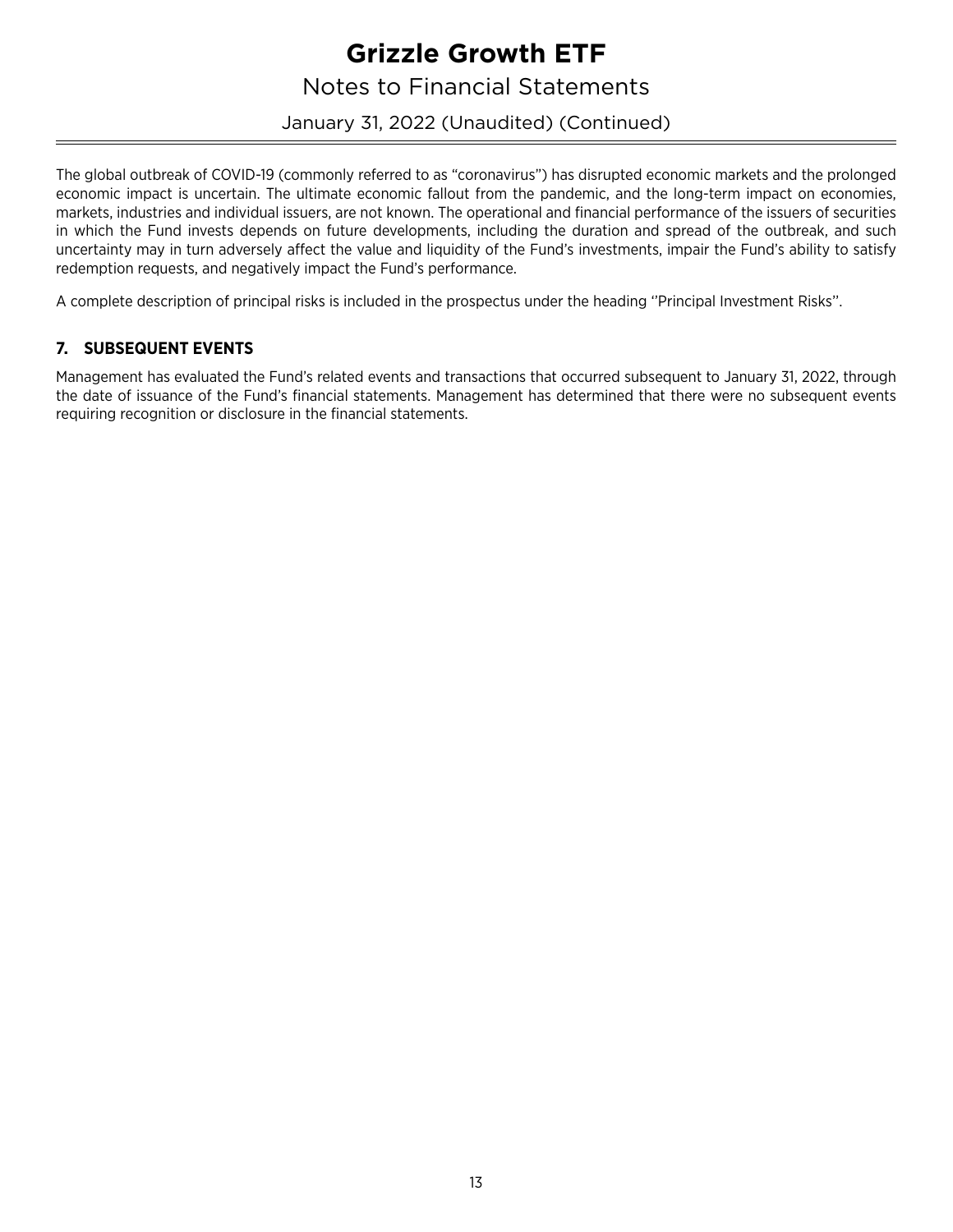<span id="page-15-0"></span>Board Consideration and Approval of Advisory and Sub-Advisory Agreements

## January 31, 2022 (Unaudited)

At a meeting held on December 9, 2021 (the "Meeting"), the Board of Trustees (the "Board") of Listed Funds Trust (the "Trust"), including those trustees who are not "interested persons" of the Trust, as defined in the Investment Company Act of 1940 (the "1940 Act") (the "Independent Trustees"), considered the approval of an advisory agreement (the "Advisory Agreement") between Grizzle Investment Management, LLC (the "Adviser") and the Trust, on behalf of Grizzle Growth ETF (the "Fund"), and a sub-advisory agreement (the "Sub-Advisory Agreement" and, together with the Advisory Agreement, the "Agreements") between the Adviser, the Trust, and Exchange Traded Concepts, LLC (the "Sub-Adviser") with respect to the Fund.

Pursuant to Section 15 of the 1940 Act and related exemptive relief, the Agreements must be approved by: (i) the vote of the Trustees or a vote of the shareholders of the Fund; and (ii) the vote of a majority of the Independent Trustees, cast at a meeting called for the purpose of voting on such approval. In connection with its consideration of such approval, the Board must request and evaluate, and the Adviser and Sub-Adviser are required to furnish, such information as may be reasonably necessary to evaluate the terms of the Agreements. In addition, rules under the 1940 Act require an investment company to disclose in its shareholder reports the material factors and the conclusions with respect thereto that formed the basis for the Board's approval of an investment advisory agreement.

Consistent with those responsibilities, prior to the Meeting, the Board reviewed written materials from the Adviser and Sub-Adviser and, during the Meeting, representatives from the Adviser presented additional oral and written information to assist the Board with its evaluation of the Agreements. Among other things, representatives from the Adviser provided an overview of its advisory business, including information on investment personnel, financial resources, experience, investment processes, and compliance program. The representatives discussed the services to be provided by the Adviser and Sub-Adviser, as well as the rationale for launching the Fund, the Fund's proposed fees, and the operational aspects of the Fund. During the Meeting, the Board discussed the materials it received, including memoranda from legal counsel to the Trust on the responsibilities of the Trustees in considering the approval of the Agreements under the 1940 Act, considered the written materials that it received before the Meeting and the oral presentation, and deliberated on the approval of the Agreements in light of this information. Throughout the process, the Trustees were afforded the opportunity to ask questions of, and request additional materials from, the Adviser and Sub-Adviser. The Independent Trustees also met in executive session with counsel to the Trust to further discuss the proposed advisory and sub-advisory arrangements and the Trustees' responsibilities relating thereto. The consideration of the Agreements was conducted by both the full Board and the Independent Trustees, who also voted separately.

At the Meeting, the Board and the Independent Trustees evaluated a number of factors, including, among other things: (i) the nature, extent, and quality of the services to be provided by the Adviser and Sub-Adviser to the Fund; (ii) Fund expenses and performance; (iii) the cost of the services to be provided and profits to be realized by the Adviser and Sub-Adviser from its relationship with the Trust and the Fund; (iv) comparative fee and expense data for the Fund and other investment companies with similar investment objectives; (v) the extent to which economies of scale would be realized as the Fund grows and whether the overall advisory fee for the Fund would enable investors to share in the benefits of economies of scale; (vi) any benefits to be derived by the Adviser or Sub-Adviser from the relationship with the Trust and the Fund, including any fall-out benefits enjoyed by the Adviser or Sub-Adviser; and (vii) other factors the Board deemed relevant. In its deliberations, the Board did not identify any single piece of information that was paramount or controlling and the individual Trustees may have attributed different weights to various factors.

#### **Approval of the Advisory Agreement with the Adviser**

*Nature, Extent, and Quality of Services to be Provided*. The Trustees considered the scope of services to be provided under the Advisory Agreement, noting that the Adviser will be providing, among other things, a continuous investment program for the Fund, including arranging for, or implementing, the purchase and sale of portfolio securities, the provision of related services such as portfolio management compliance services, and the preparation and filing of certain reports on behalf of the Trust. The Trustees reviewed the extensive responsibilities that the Adviser will have as investment adviser to the Fund, including the oversight of the activities and operations of the Sub-Adviser and other service providers, oversight of general fund compliance with federal and state laws, and the implementation of Board directives as they relate to the Fund. In considering the nature, extent, and quality of the services to be provided by the Adviser, the Board considered the quality of the Adviser's compliance program and the report from the Trust's Chief Compliance Officer ("CCO") regarding his review of the Adviser's compliance program. The Board noted that it had received a copy of the Adviser's Form ADV, as well as the responses of the Adviser to a detailed series of questions that included, among other things, information about the Adviser's decision making process, details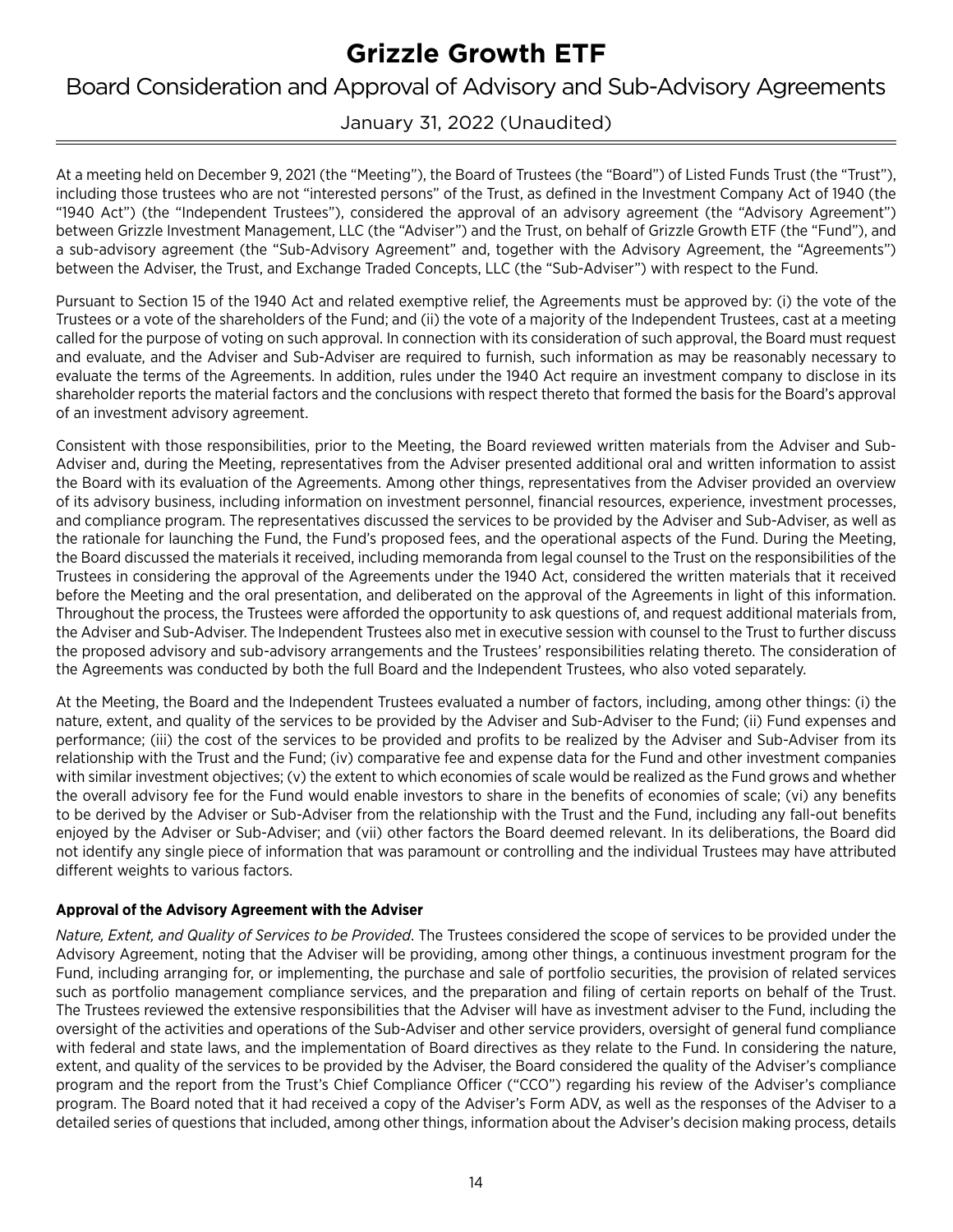## Board Consideration and Approval of Advisory and Sub-Advisory Agreements

January 31, 2022 (Unaudited) (Continued)

about the Fund, and information about the services to be provided by the Adviser. The Board also considered the Adviser's operational capabilities and resources and its experience in managing investment portfolios. The Board concluded that, within the context of its full deliberations, it was satisfied with the nature, extent, and quality of the services to be provided to the Fund by the Adviser.

*Fund Expenses and Performance*. Because the Fund had not yet commenced operations, the Board noted that there were no historical performance records to consider. The Board was presented with information about the Fund's investment strategies and expected break-even expense analyses. The Board then reviewed the proposed expense ratio for the Fund and compared it to the universe of Consumer Cyclical ETFs, Technology ETFs, and Miscellaneous ETFs, as reported by Morningstar (collectively, the "Category Peer Group") and its most direct competitors as identified by the Adviser (the "Selected Peer Group"). The Board noted that the proposed expense ratio for the Fund was in-line with the median for the Category Peer Group. Based on its review, the Board concluded that the investment advisory fee and expense ratios appeared to be competitive and are otherwise reasonable in light of the information provided.

*Cost of Services to be Provided and Profitability*. The Board considered the cost of the services to be provided by the Adviser, the proposed advisory and sub-advisory fees, and the estimated profitability projected by the Adviser, including the methodology underlying such projection. The Board took into consideration that the advisory fee for the Fund was a "unified fee," meaning the Fund would pay no expenses other than the advisory fee and certain other costs such as interest, brokerage, acquired fund fees and expenses, extraordinary expenses and, to the extent it is implemented, fees pursuant to a Distribution and/or Shareholder Servicing (12b-1) Plan. The Board noted that the Adviser would be responsible for compensating the Trust's other service providers, including the Sub-Adviser, and paying the Fund's other expenses out of its own fee and resources. The Board also evaluated the compensation and benefits expected to be received by the Adviser from its relationship with the Fund, taking into account an analysis of the Adviser's anticipated profitability with respect to the Fund and the financial resources the Adviser had committed and proposed to commit to its business. The Board determined such analyses were not a significant factor given that the Fund had not yet commenced operations and consequently, the future size of the Fund and the Adviser's future profitability were generally unpredictable.

*Economies of Scale*. The Board expressed the view that the Adviser might realize economies of scale in managing the Fund as assets grow in size. The Board noted, however, that any economies would, to some degree, be shared with the Fund shareholders through the Fund's unitary fee structure. In the event there were to be significant asset growth in the Fund, the Board determined to reassess whether the advisory fee appropriately took into account any economies of scale that had been realized as a result of that growth.

*Conclusion*. Based on a consideration of all the factors in their totality, the Board, including a majority of the Independent Trustees, determined that the Advisory Agreement, including the compensation payable under the agreement, was fair and reasonable to the Fund. The Board, including a majority of the Independent Trustees, therefore determined that the approval of the Advisory Agreement for an initial term of two years was in the best interests of the Fund and its shareholders.

#### **Approval of the Sub-Advisory Agreement with the Sub-Adviser**

*Nature, Extent, and Quality of Services to be Provided*. The Board considered the scope of services to be provided to the Fund under the Sub-Advisory Agreement, noting that the Sub-Adviser would provide investment management services to the Fund. The Board noted the responsibilities that the Sub-Adviser would have as the Fund's investment sub-adviser, including: responsibility for the general management of the day-to-day investment and reinvestment of the assets of the Fund; determining the daily baskets of deposit securities and cash components; executing portfolio security trades for purchases and redemptions of the Fund's shares conducted on a cash-in-lieu basis; oversight of general portfolio compliance with relevant law; responsibility for daily monitoring of portfolio exposures and quarterly reporting to the Board; proxy voting with respect to securities held by the Fund; and implementation of Board directives as they relate to the Fund.

In considering the nature, extent, and quality of the services to be provided by the Sub-Adviser, the Board considered past and current reports of the Trust's CCO with respect to the Sub-Adviser's compliance program and the Sub-Adviser's experience providing investment management services to other Investment Company Act of 1940 regulated investment vehicles, including certain other series of the Trust. The Trustees further noted that they had received and reviewed the Materials with regard to the Sub-Adviser, including its Form ADV and its responses to a detailed series of questions that included, among other things,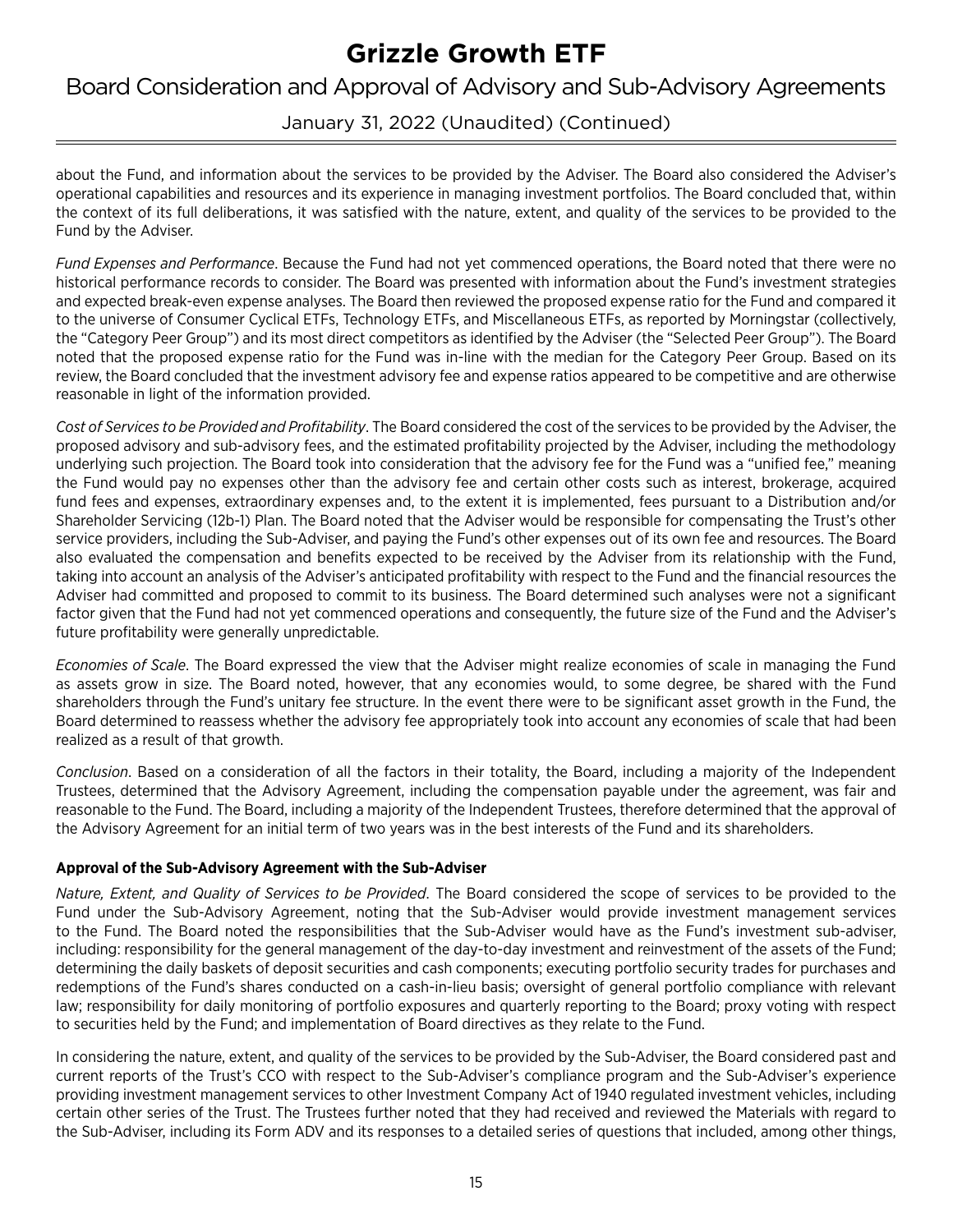## Board Consideration and Approval of Advisory and Sub-Advisory Agreements

January 31, 2022 (Unaudited) (Continued)

information about the Sub-Adviser's decision making process, details about the Fund, and information about the services to be provided by the Sub-Adviser, and that they had reviewed additional detailed information about the Sub-Adviser at previous Board meetings. The Board also considered the Sub-Adviser's resources and capacity with respect to portfolio management, compliance, and operations. The Board also considered, among other things, the professional experience and qualifications of the senior management and key professional personnel of the Sub-Adviser, including those individuals responsible for portfolio management. The Board concluded that, within the context of its full deliberations, it was satisfied with the nature, extent, and quality of the services to be provided to the Fund by the Sub-Adviser.

*Fund Expenses and Performance*. Because the Fund had not yet commenced operations, the Board noted that there were no historical performance records to consider. The Board was presented with information about the Fund's investment strategies and expected break-even expense analyses. The Board also reviewed information regarding the Fund's proposed advisory and sub-advisory fees, including advisory fees and total expense ratios of those funds that might be considered peers of the Fund. Based on its review, the Board concluded that the sub-advisory fee and expense ratios appeared to be competitive and are otherwise reasonable in light of the information provided.

*Costs of Services to be Provided and Profitability*. The Board considered the cost of the services to be provided by the Adviser, the proposed advisory and sub-advisory fees, and the estimated profitability projected by the Adviser and Sub-Adviser, including the methodology underlying such projection. The Board considered the fees to be paid to the Sub-Adviser would be paid by the Adviser from the fee the Adviser received from the Fund and noted that the fee reflected an arm's-length negotiation between the Adviser and the Sub-Adviser. The Board further determined the sub-advisory fee reflected an appropriate allocation of the advisory fee paid to the Adviser given the work performed by each firm. The Board also evaluated the compensation and benefits expected to be received by the Sub-Adviser from its relationship with the Fund, taking into account an analysis of the Sub-Adviser's estimated profitability with respect to the Fund.

*Economies of Scale*. The Board expressed the view that it currently appeared that the Sub-Adviser might realize economies of scale in managing the Fund as assets grow in size. The Board determined that it would monitor fees as the Fund's assets grow to determine whether economies of scale were being effectively shared with the Fund and its shareholders.

*Conclusion*. Based on a consideration of all the factors in their totality, the Board, including a majority of the Independent Trustees, determined that the Sub-Advisory Agreement, including the compensation payable under the agreement, was fair and reasonable to the Fund. The Board, including a majority of the Independent Trustees, therefore determined that the approval of the Sub-Advisory Agreement for an initial two-year term was in the best interests of the Fund and its shareholders.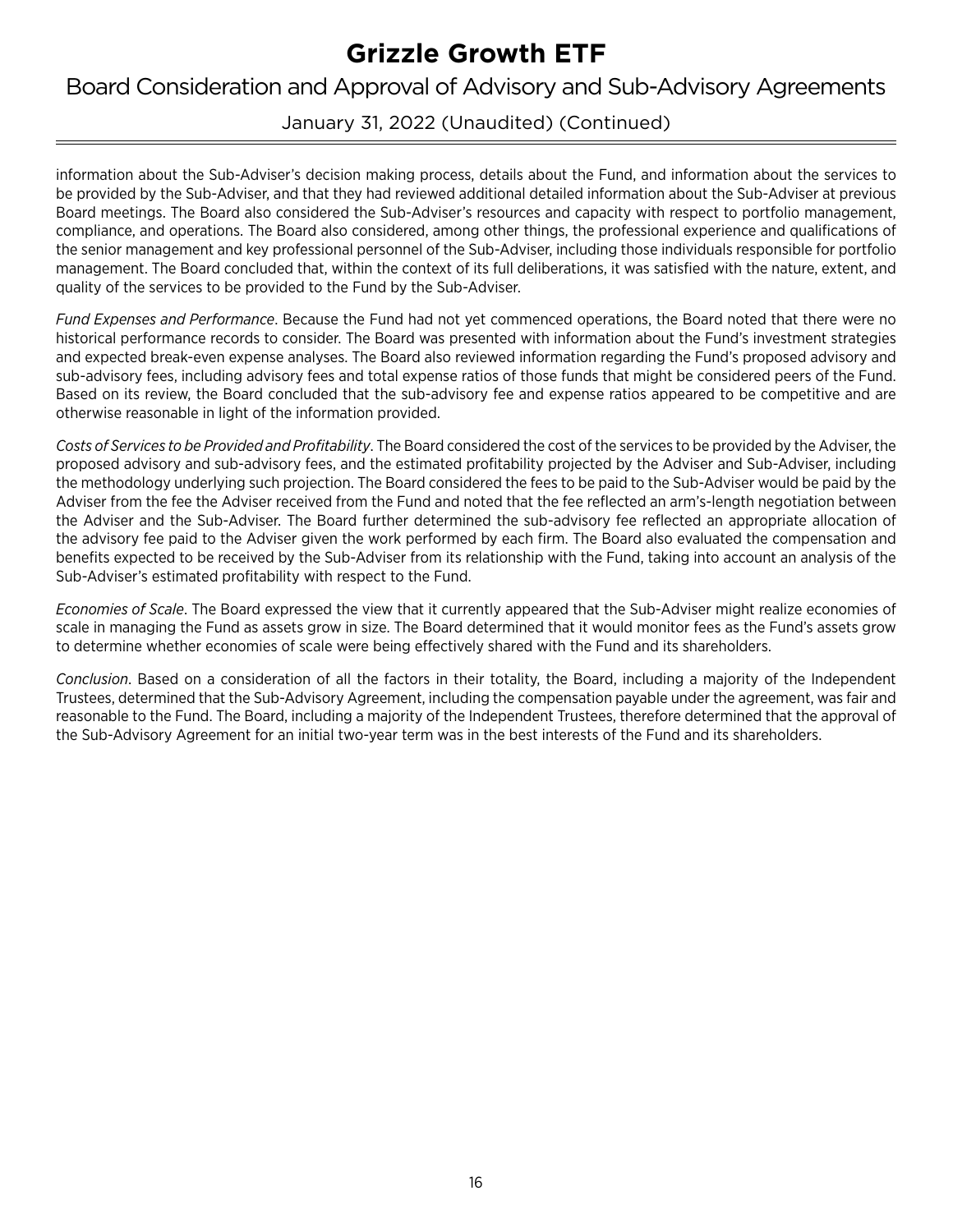## Supplemental Information

## <span id="page-18-0"></span>(Unaudited)

Investors should consider the investment objective and policies, risk considerations, charges and ongoing expenses of an investment carefully before investing. The prospectus contains this and other information relevant to an investment in the Fund. Please read the prospectus carefully before investing. A copy of the prospectus for the Fund may be obtained without charge by writing to the Fund, c/o U.S. Bank Global Fund Services, P.O. Box 701, Milwaukee, Wisconsin 53201-0701, by calling 1-800-617-0004, or by visiting the Fund's website at www.etf.grizzle.com.

## **QUARTERLY PORTFOLIO HOLDING INFORMATION**

The Fund files its complete schedule of portfolio holdings for its first and third fiscal quarters with the Securities and Exchange Commission ("SEC") on Part F of Form N-PORT. The Fund's Part F of Form N-PORT is available without charge, upon request, by calling 1-800-617-0004. Furthermore, you may obtain the Part F of Form N-PORT on the SEC's website at www.sec.gov.

### **PROXY VOTING INFORMATION**

The Fund is required to file a Form N-PX, with the Fund's complete proxy voting record for the 12 months ended June 30, no later than August 31 of each year. The Fund's proxy voting record will be available without charge, upon request, by calling 1-800-617-0004 and on the SEC's website at www.sec.gov.

### **FREQUENCY DISTRIBUTION OF PREMIUMS AND DISCOUNTS**

Information regarding how often shares of the Fund trade on an exchange at a price above (i.e., at a premium) or below (i.e., at a discount) the NAV of the Fund is available without charge, on the Fund's website at www.etf.grizzle.com.